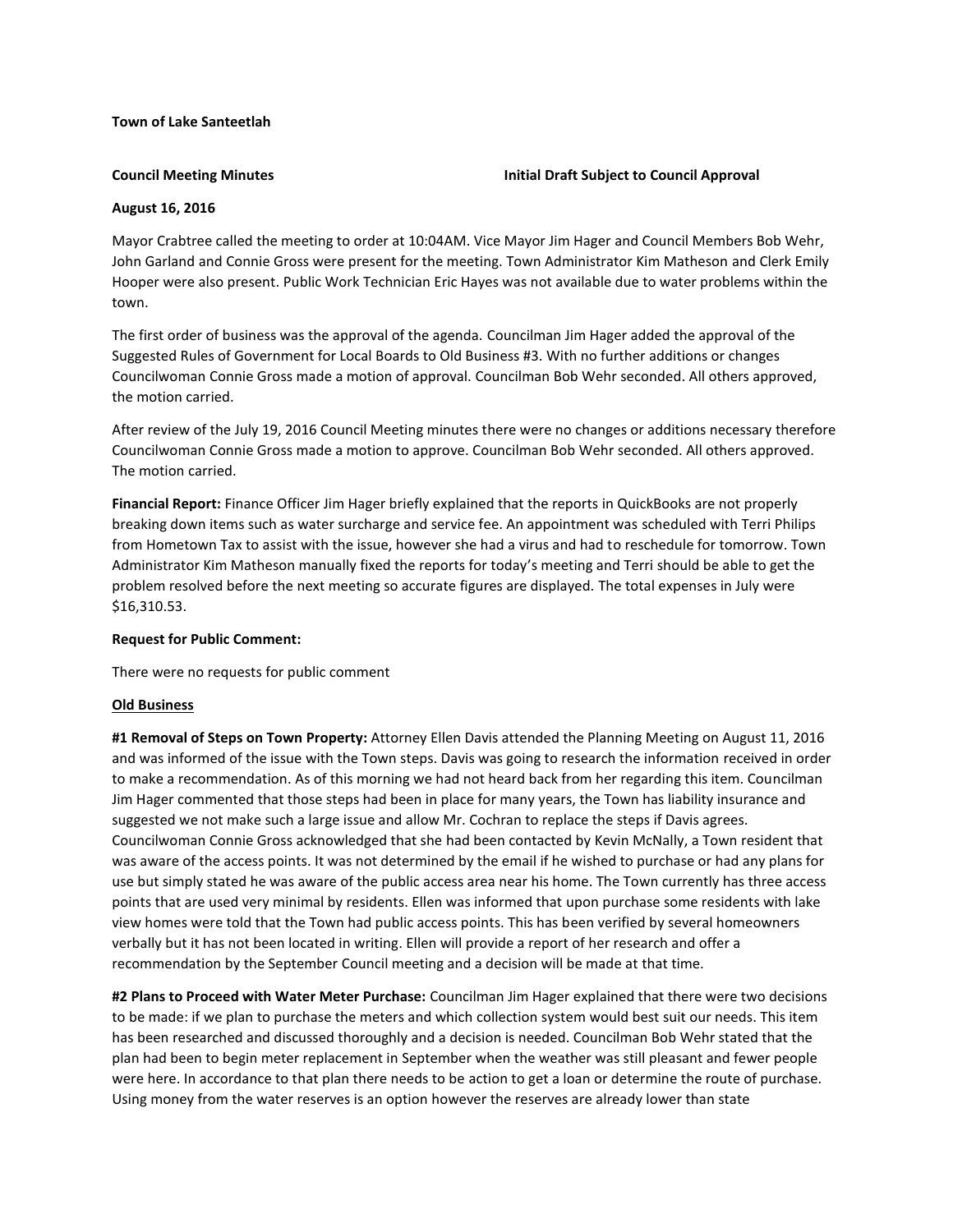recommendations and finance officer Jim Hager said he would prefer to pay for them over a four year period rather than deplete more of the reserves. This fiscal year \$14,000 was budgeted to be placed from the Water Operating Checking to the Water reserves. These funds could be used to purchase water meters instead or used temporarily while applying for a loan. A loan could take up to two months to complete so in order to begin installation before cold weather some action is needed. Using the reserves would expedite the process and when the loan is received the reserves could be repaid. Applying for a loan through the Local Government Commission costs \$1250.00 and is a lengthy process. Resident Roger Carlton stated that if the total amount to be borrowed is less than ½ of 1% of your taxable value the approval is automatic. Councilmember Jim Hager suggested that we contact the LGC to explain our intentions and determine the legalities. A local bank would approve this loan quickly if the LGC approves that route. Councilman Bob Wehr made a motion for the Town to pursue purchasing a portion of the meters. Jim Hager included that we would also need the billing and read software in order to receive the full benefits from the new meters. Mayor Crabtree explained that we could specify certain areas within the Town that could be replaced first. Zones could be created that would allow replacement in a specific zoned area then moving on to the next. The zones could be created by the areas with the oldest meters, trouble areas or those that will be simple to replace. Councilman Jim Hager amended the motion by authorizing \$10,000 to spend from water reserves, determining the legalities from the LGC, and receiving approval from the bank to purchase new meters and software. Councilwoman Connie Gross seconded. All others approved. The motion carried.

**#3 Approval of Resolution to Adopt Rules of Procedure for Small Government Boards:** Each Council member has had a copy of the Rules of Procedure book to read and review. Attorney Ellen Davis suggested an additional book that the Council might consider ordering and adopting that simply narrows the rules down to small city councils. The current book includes a small amount of material that does not concern a Town Council however the rules explained are appropriate and sufficient for Lake Santeetlah board members. Town Administrator Kim Matheson will order the additional book suggested and it can be adopted if the council feels the need to do so. Councilman Jim Hager made a motion to adopt the resolution prepared by Ellen Davis for Rules of Procedure for Lake Santeetlah. Councilman Bob Wehr seconded. All others approved. The motion carried.

## **New Business**

**#1 Approval of Policy for Tree Removal:** Councilman Jim Hager presented the proposed tree removal policy which included the addition suggested from the Planning Meeting of appropriate tree disposal. A copy of this policy will be sent to all vendors who have been approved for tree removal. Councilwoman Connie Gross asked about the length of time that it could take to receive two bids for removal once the tree had fallen. Gross was concerned that residents would not have the patience to wait for clean-up. In the past the response time has been very quick from the approved vendors so this should not be an issue. Councilwoman Connie Gross made a motion to approve the proposed policy. Councilman Bob Wehr seconded. All others approved. The motion carried.

**#2 Response from Nantahala Regional Library:** The Nantahala Regional Library requested a signature of commitment for the 2016-17 fiscal year for \$1000.00. An MOE form and letter was received requesting a signature. Beth Carlton, a town resident and involved member of the library, reviewed the letter and MOE and felt that it was not any type of agreement but simply a commitment for donation. The past contract that entered the Town into a ten year agreement that no one seemed to be aware of makes all involved skeptical of signing any requests without investigation. After review Mrs. Carlton felt that the MOE should be signed. She also drafted a brief response letter that acknowledged a mistake in the letter we received which was likely a typo however it was pointed out for clarification. The Town officially withdrew from the contract in 2015-16 and not 2016-17 as stated in the letter. The response letter also thanked the Nantahala Regional Library for the recent director change. Councilman Jim Hager made a motion to send the letter presented that clarified the dates concerning the 10 year agreement and signing the MOE. Councilman John Garland seconded. All others approved. The motion carried.

**#3 Approval of Building Application for 70 Marina Drive:** Aura Griffith submitted her building application with all necessary documents attached. Mayor Crabtree asked about driveways and parking at the new residence and